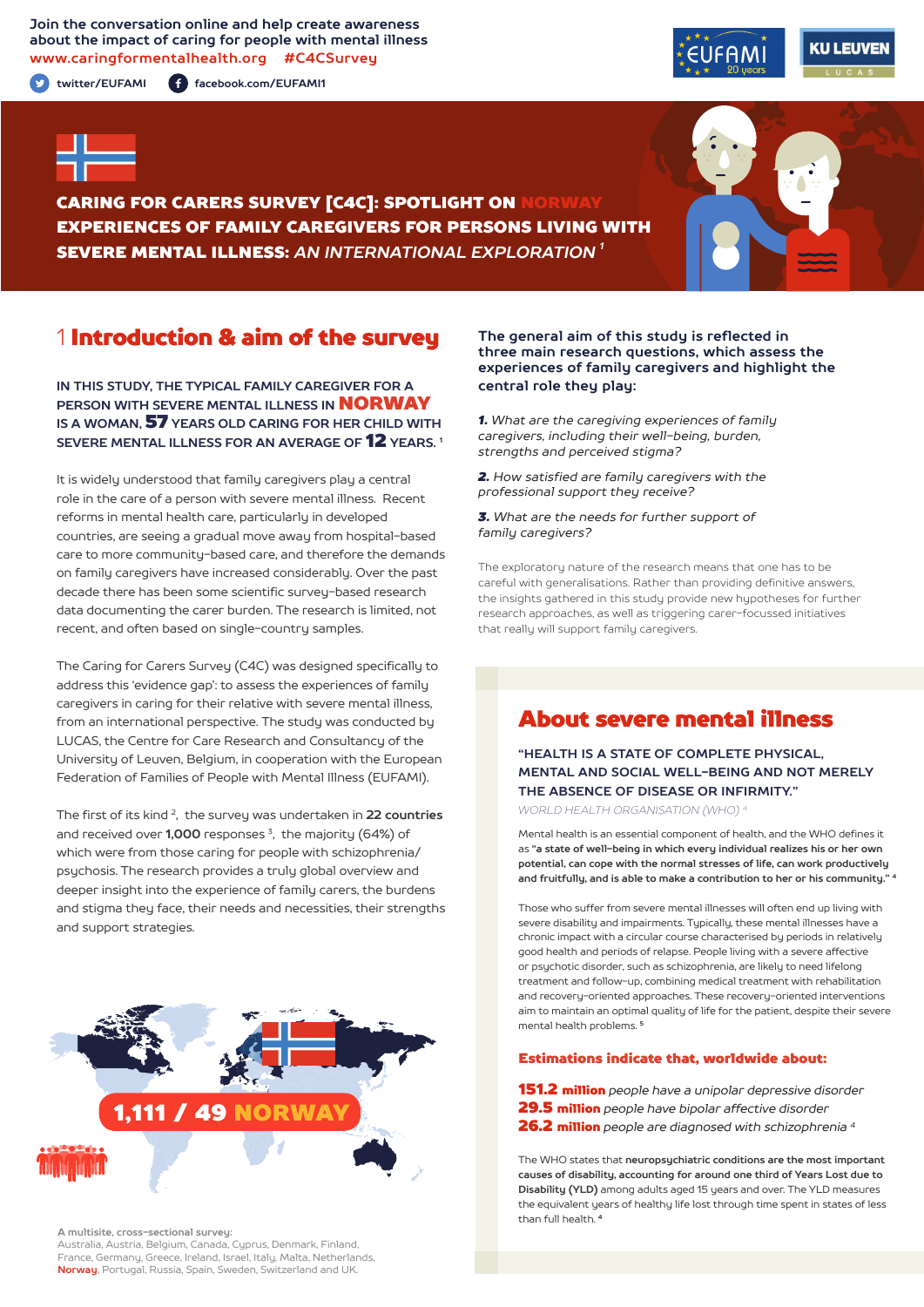# 2 The value of caregivers

"CARERS FOR PEOPLE AFFECTED BY SCHIZOPHRENIA OFTEN FEEL UNDERVALUED. DURING EARLY PSYCHOSIS, INTERVENTIONS AIMED AT THE FAMILY CAN FACILITATE PATIENT IDENTIFICATION, IMPROVE THE EMOTIONAL WELL-BEING OF FAMILY MEMBERS AND SUPPORT CARERS IN THEIR UNQUESTIONABLY IMPORTANT ROLE IN PROMOTING REMISSION AND RECOVERY." *EUFAMI 6*

Traditionally, people living with a severe mental illness require intensive treatment and, in many countries, may **reside in specialised hospitals. However, in between periods of relapse, most people with severe mental illness such as schizophrenia or depression live in the community and are cared for by their relatives.** Thus, both in practice, policy and research, there is growing attention to the needs of family caregivers.

In practice - **The majority** of the family caregivers in **Norway** who took part in the survey do not live with the patient. However, the report reveals that living with the patient or not does not necessarily reduce the burden of the caregiving role.<sup>1</sup>

### **INTERNATIONALLY,** 4 OUT OF 10 **PEOPLE CARED FOR IN THIS SURVEY LIVE AT HOME WITH THEIR CARER. 1**

**FROM A GLOBAL PERSPECTIVE, MORE THAN** 3 OUT OF 4 **(76%) WERE CARING FOR THEIR SON OR DAUGHTER, 10% WERE CARING FOR A PARTNER OR SPOUSE AND 7% FOR THEIR BROTHER OR SISTER. 1**

In policu - Mental health policies, especially those in developed countries, are shifting towards more communitybased care. This policy shift is also reflected in the growing importance of patient and family support organisations, such as advocacy groups. The WHO Mental Health Atlas clarifies that family associations are present in 80% of the high-income countries and 39% of the low-income countries. In countries with family associations, 38% of these organisations frequently participate in legislation formation and implementation; about 42% are not routinely consulted and 20% of the family associations are rarely or not consulted. **<sup>4</sup>**

#### **INTERNATIONALLY, THE REPRESENTATION OF EUFAMI** AND NATIONAL AND REGIONAL FAMILY MEMBER ORGANISATIONS, **AT POLICY LEVEL, IS** IMPORTANT FOR 90% **OF FAMILY CAREGIVERS. 1**

**FROM A GLOBAL PERSPECTIVE. AROUND 9 IN** 10 FAMILY CAREGIVERS **WANT MORE OPPORTUNITIES TO MEET, AND SHARE KNOWLEDGE AND EXPERIENCES, WITH PROFESSIONAL CARERS (93%), AS WELL AS OTHER FAMILY MEMBERS AND INFORMAL CARERS (90%). 1**

In research - The role of family caregivers has long been recognised. In the early 1950s research focussed on the role of families in the relapse of schizophrenia, examining 'Expressed Emotion' as a core theme. **7** The recent societal trend for reducing in-patient beds in mental health institutions and towards the more rapid discharge of the patient from hospital into the community has re-invigorated research into the role of family caregivers, and this is very much in line with caregiving research in other patient populations.

**FROM A GLOBAL PERSPECTIVE,** TWO THIRDS **OF THE PERSONS CARED FOR BY THE FAMILY CAREGIVER HAVE SCHIZOPHRENIA OR PSYCHOTIC ILLNESS. 1**

**INTERNATIONALLY, MORE THAN 1 IN 3 (37%) IS 'QUITE A BIT' OR 'A LOT' CONCERNED ABOUT THE PERSON THEY CARE FOR RELAPSING OR DETERIORATING. 1**

# 3 Study conclusions & Norwegian highlights

THE GREATEST NEED OF FAMILY CAREGIVERS LIES IN THE RECOGNITION THAT THEY ARE A FULL PARTNER IN CARE, AND IN THE NEED TO BE LISTENED TO AND TAKEN SERIOUSLY BY PROFESSIONAL CAREGIVERS. <sup>1</sup>

Advances in treatment, economic pressures and policy shifts in mental healthcare, have resulted in family members being increasingly expected to be present, close by and available for caregiving at all times. The findings of the C4C survey reflect this; that caring for a relative with a severe mental illness, like schizophrenia or bipolar affective disorder, involves an enormous commitment.

The high demands place a heavy burden on caregivers and this research confirms that most family caregivers of persons with severe mental illness are confronted with an accumulation of burden on several areas of their lives. Combining the emotional and relationship burden with lack of sleep, feelings of depression and anxiety or experiencing strains in the relationship with the person they care for, together with the social isolation and stigma that these family caregivers are confronted with gives an idea of the chronic stress that family caregivers are exposed to. It is vital therefore that community-based care should not become a euphemism for the single family caregiver carrying the entire burden.

Not surprisingly, 93 percent<sup>1</sup> of the family caregivers participating in the international study express the need for additional support to help with their role as a caregiver with half asking for significant levels of support. Family caregivers know what it is like to live with mental illness through their daily experiences with the patient. They especially worry about the future and what will happen with their ill relative in the long term. These worries need to be taken seriously and further support and information needs to be provided. Whilst information and advice are offered by professional caregivers